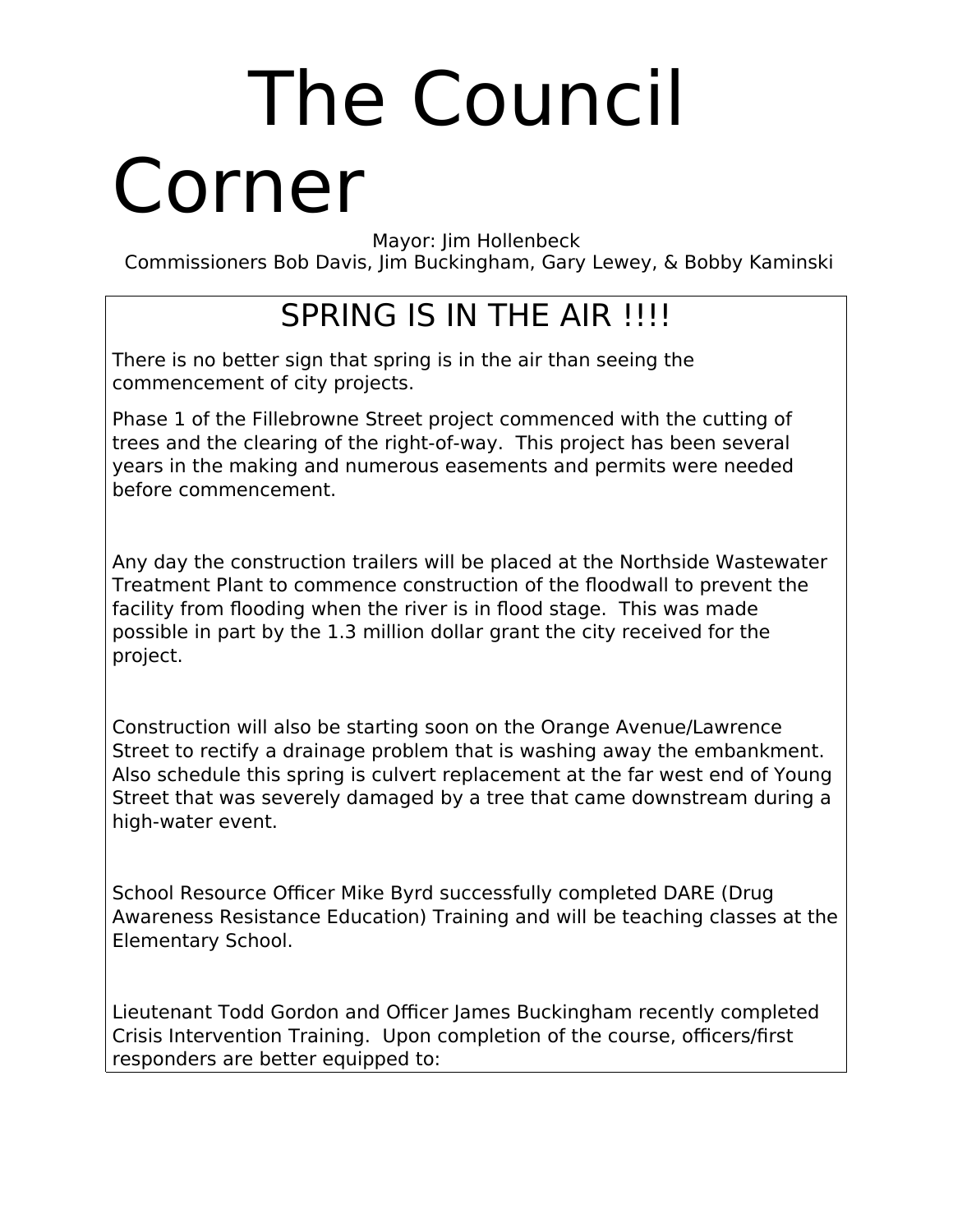### The Council Corner

Mayor: Jim Hollenbeck

Commissioners Bob Davis, Jim Buckingham, Gary Lewey, & Bobby Kaminski

• Understand common signs and symptoms of mental illnesses and cooccurring disorders;

• Recognize when those signs and symptoms represent a crisis situation;

• Safely de-escalate individuals experiencing behavioral health crises;

• Utilize community resources and diversion strategies to provide assistance. At the heart of effective CIT programs is officers who volunteer to be identified as a CIT officer and who are skilled and passionate about responding to these calls.

Chief Faber's goal is to have all staff certified in Crisis Intervention.

The Marseilles CERT Team (Community Emergency Response Team) was started after the Flood of 2013 in response to a need for volunteers that can help support their communities during disasters. The CERT Program offers training in basic disaster response skills, such as fire safety, light search and rescue, and disaster medical operations. With proper CERT training, you can help protect your family, neighbors, and co-workers if a disaster occurs. The Marseilles Chapter is currently seeking new members who would be interested in volunteering to be on CERT and to attend the required CERT Training Class. Please call Marseilles City Hall at 815- 795-2133 if you are interested.

#### **CERT Safety Tip of the Month**

#### **Power Outage Safety**

**Immediately Report your outage to AMEREN at 800-755-5000 or COMED at 800-334-7661. Don't wait for someone else to call them, make that call!**